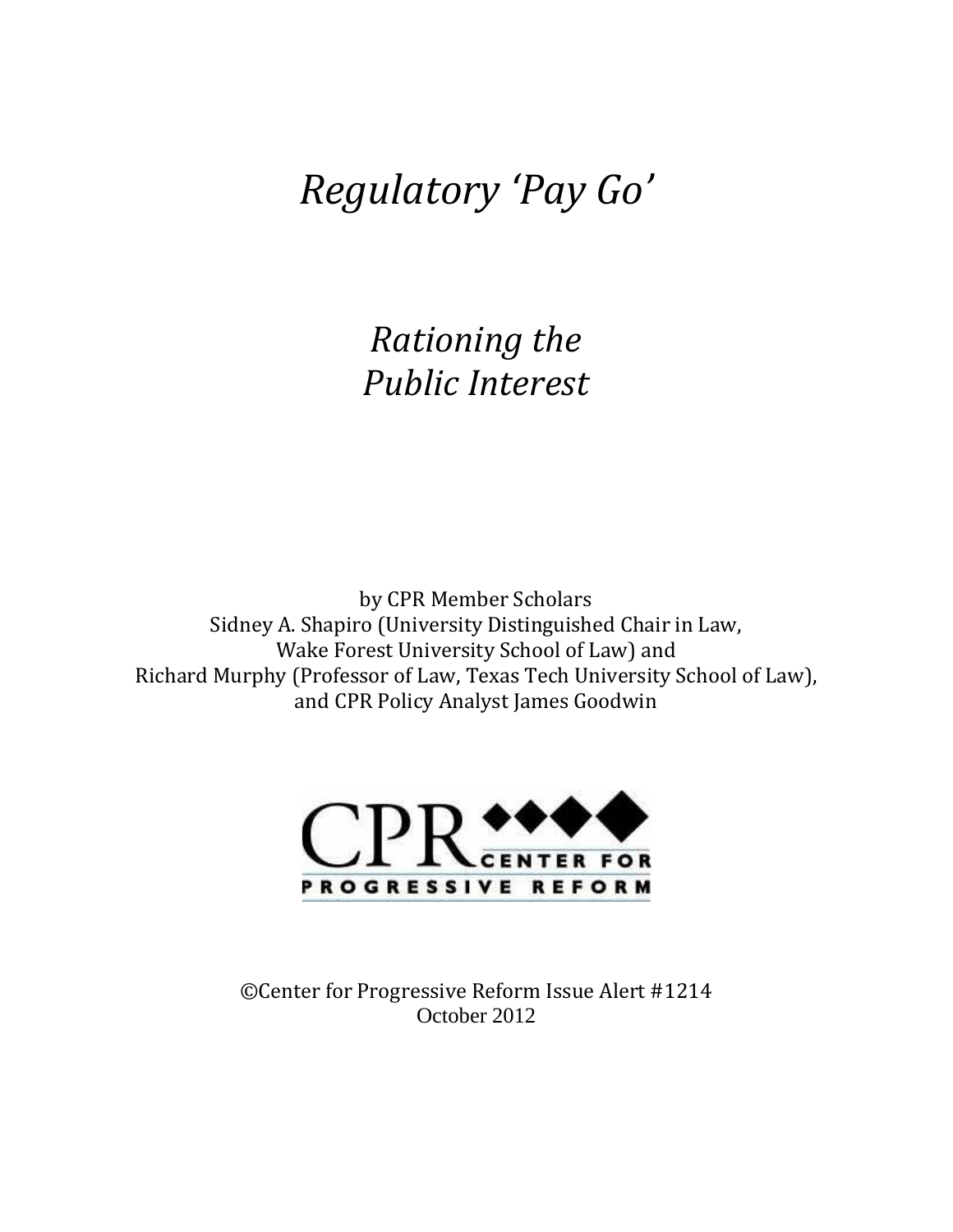# *Regulatory 'Pay-Go': Rationing the Public Interest*

### **Introduction**

Attacks on regulation have become commonplace in Washington, D.C., and on the campaign trail. Advanced by conservative politicians and industry advocates, these attacks claim that regulations protecting worker safety, product safety, the food supply, the environment, and more are overly burdensome on industry. Regulatory opponents argue that such environmental, health, and safety protections should be rolled back, and that more obstacles should be added to the regulatory process so that future regulations are more difficult to adopt. With this latter idea in mind, regulatory opponents in Congress have sought to translate their attacks on regulation into legislative proposals that, if enacted, would subvert the process by which regulatory agencies carry out their statutory mission of developing and implementing rules. The narrative—not to be mistaken for fact—underlying virtually all of these proposals, including the Regulatory Accountability Act, the Regulations from the Executive in Need of Scrutiny (REINS) Act, and the Regulatory Freeze for Jobs Act, is that a large-scale rollback of regulations protecting public health and the environment is vital to the nation's economic recovery.

One of these anti-regulatory proposals, "regulatory pay-go," embraced by Republican presidential nominee Mitt Romney, relies on a gimmick: It would prohibit agencies from issuing new rules, no matter how beneficial they are, unless they first identify and eliminate an existing rule that involves greater or equal costs for industry. Regulatory pay-go thus creates an overall regulatory "budget," and by placing an arbitrary cap on new safeguards, it seeks to keep that budget of total regulatory costs from growing, without regard to the hazards from which those regulations protect Americans.

This CPR Issue Alert examines regulatory pay-go in greater detail, finding that it would further undermine the U.S. regulatory system's capacity to protect people and the environment while doing nothing to improve the economy. The proposal is based on a dogmatic assumption that social benefits from regulation cannot possibly justify any increase in overall regulatory costs. Supporters of regulatory pay-go have not and cannot provide empirical support for this categorical assumption that ignores a long history of regulations saving lives, preventing injuries, and protecting property and the environment. Among its many implementation problems, regulatory pay-go would operate as a one-way ratchet, gradually reducing safeguards over time, and it would add to the already massive procedural obstacles agencies must overcome to continue protecting people and the environment against new and emerging threats. If adopted as an executive order, it would be illegal. If adopted as legislation, it would create a litigation nightmare.

Regulatory pay-go is so fundamentally flawed that it cannot be regarded as a serious policy proposal, and it is unlikely its supporters intend it as such. Instead, these flaws suggest that regulatory pay-go is a political stunt designed to appeal to the anti-regulatory reflexes of corporate interests that find regulation costly and of people who subscribe to the ideological belief that government is always the problem and never the solution. Regulatory pay-go, like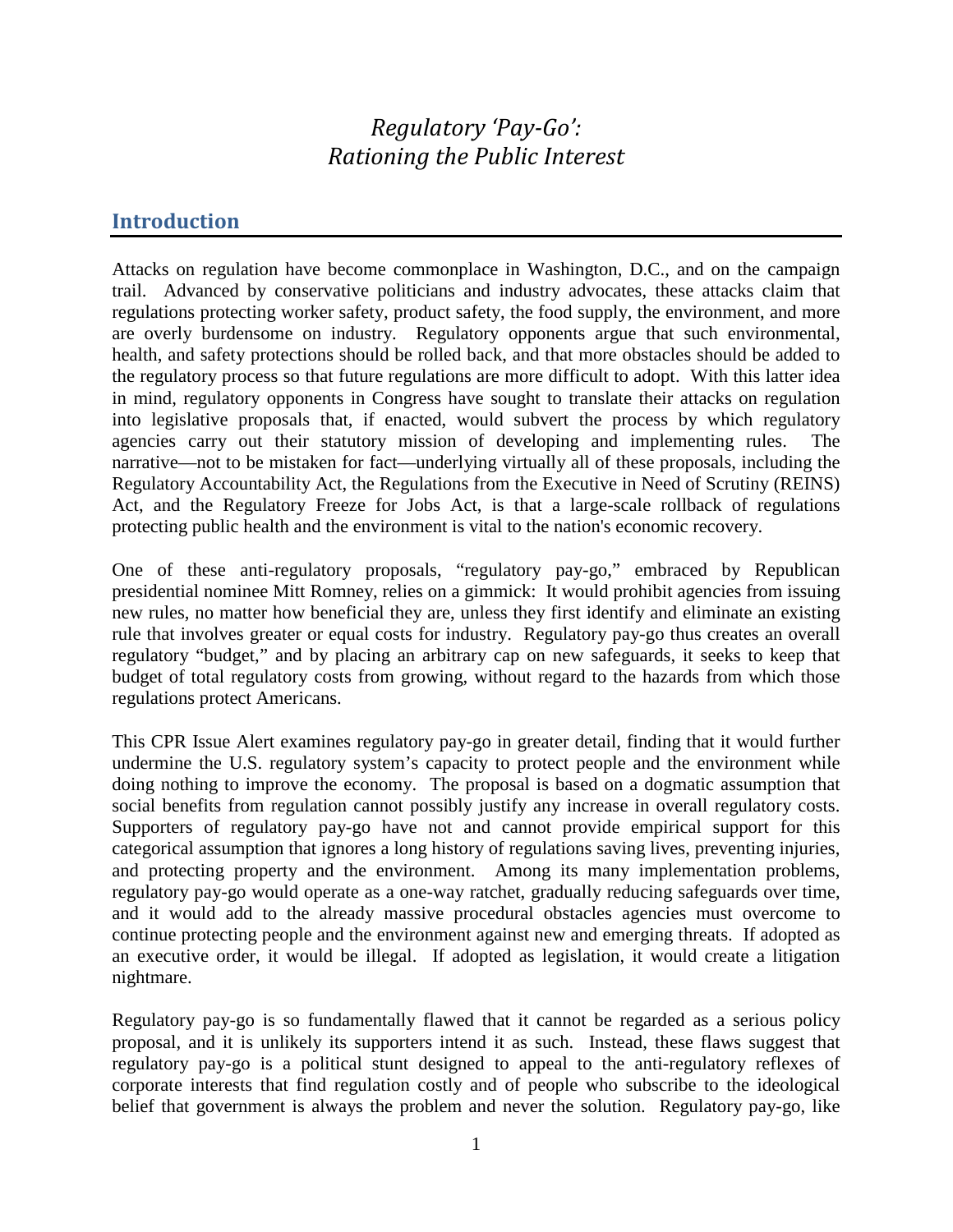other recent proposals designed to make regulations harder to promulgate, impedes meaningful discussion by policymakers and the public about the real problem with our nation's regulatory system—that inadequate resources, outdated law, and political interference is preventing agencies from carrying out their mission of safeguarding people and the environment against unreasonable risks.

Although Governor Romney has offered few specifics about his announced plan to overhaul<sup>[1](#page-13-0)</sup> the nation's regulatory system, he has embraced the regulatory pay-go proposal. Indeed, Governor Romney promises that, if elected, he will issue an executive order mandating regulatory pay-go on his first day in office.<sup>[2](#page-13-1)</sup> Sen. Mark Warner, a conservative Democrat from Virginia, has also announced at various times in the past his intention to introduce legislation that would establish regulatory pay-go.<sup>[3](#page-13-2)</sup> Neither Governor Romney nor Senator Warner has provided many specifics about their respective regulatory pay-go proposals, but both programs appear to follow the same general outline. The only clear difference between the two proposals is that Governor Romney's would be established by executive order while Senator Warner's would be established through legislation.

# **Putting a Cap on Regulatory Success**

Over the past four decades, U.S. regulatory agencies have achieved remarkable success in establishing safeguards that protect people and the environment against unreasonable risks. During the 1960s and 1970s, rivers caught fire, cars exploded on rear impact, workers breathing benzene contracted liver cancer, and chemical haze settled over the industrial zones of the nation's cities and towns. But today, the most visible manifestations of these threats are under control, millions of people have been protected from death and debilitating injury, and environmental degradation has been slowed and even reversed in some cases. In short, the United States is much better off because of the regulations adopted over the past 40 years. But serious hazards remain, and indeed new ones continue to emerge as new technologies develop and the U.S. economy evolves. Americans would be even better protected if the gaps that leave them and their environment vulnerable to unnecessary risks were closed.

To gauge the positive impact of regulation on Americans' lives, consider:

• The White House Office of Management and Budget (OMB) estimates that regulatory benefits exceed regulatory costs by 7 to 1 for significant regulations. The Environmental Protection Agency (EPA) estimates that the regulatory benefit of the Clean Air Act exceeds its costs by a  $25$  $25$ -to-1 ratio.<sup>5</sup> A study of rules issued by the EPA during the Obama Administration found that their regulatory benefits exceeded costs by a ratio as high as 22 to  $1<sup>6</sup>$  $1<sup>6</sup>$  $1<sup>6</sup>$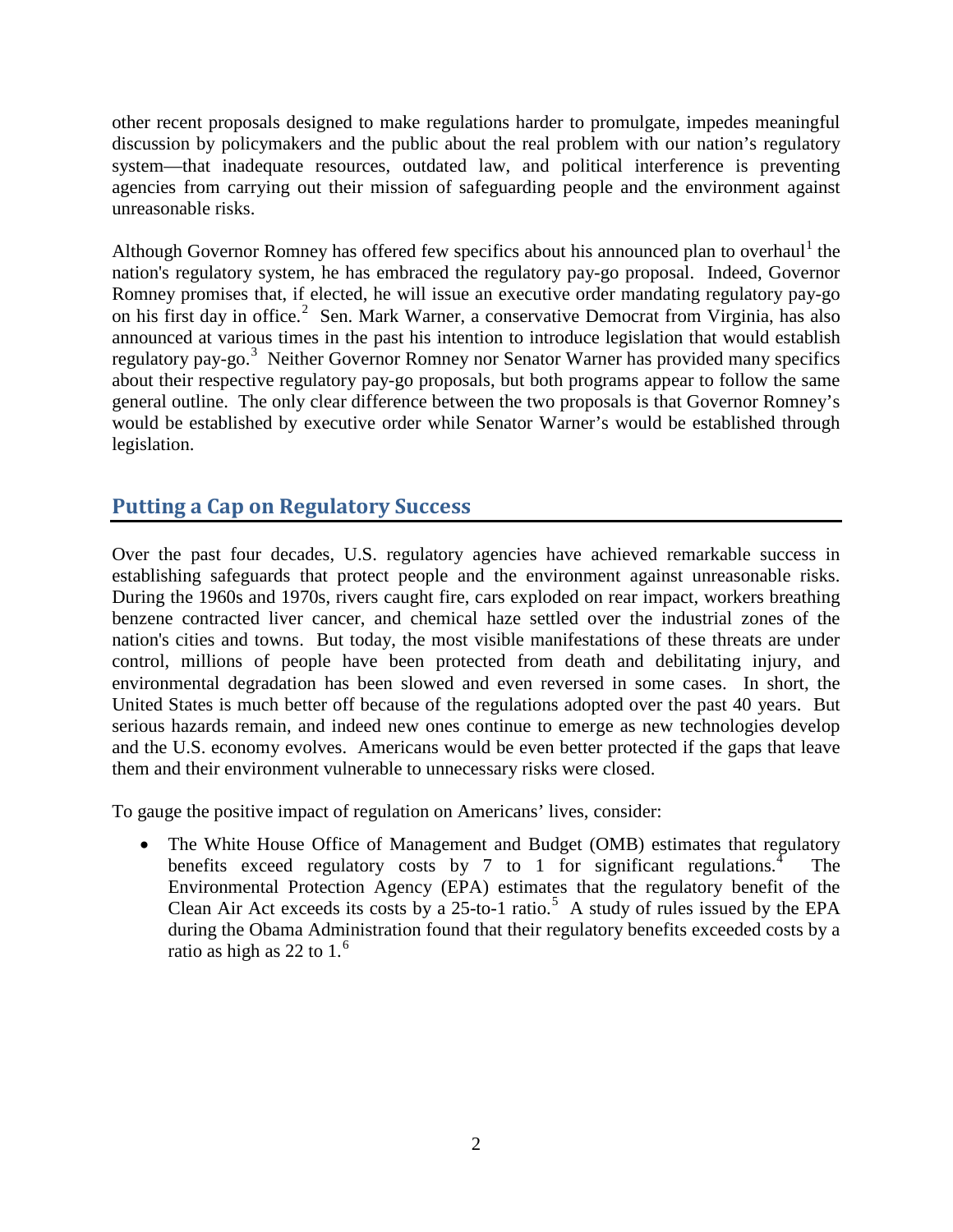- The failure to regulate some hazards related to the workplace, the environment, product safety, food safety, and more, and the failure to enforce existing regulations on such hazards results in thousands of deaths, tens of thousands of injuries, and billions of dollars in economic damages every year. Sometimes, the damages are spectacular on a worldwide scale. The BP Oil Spill caused tens of billions of dollars in damages. $<sup>7</sup>$  $<sup>7</sup>$  $<sup>7</sup>$ </sup> The Wall Street collapse may have caused trillions. Regulation to prevent catastrophe can be far cheaper, and less painful, than cleaning up damage to lives, property, and the environment  $\arctan^8$  $\arctan^8$
- Dozens of retrospective evaluations of regulations by the EPA and the Occupational Safety and Health Administration (OSHA) have found that the regulations were still necessary and that they did not produce significant job losses or have adverse economic impacts for affected industries, including small businesses.<sup>[9](#page-14-2)</sup>

#### **A History of Regulatory Successes**

- o EPA Clean Air Act rules saved 164,300 adult lives in 2010, and will save 237,000 lives annually by 2020.
- o The National Highway Traffic Safety Administration's vehicle safety standards have reduced the traffic fatality rate from nearly 3.5 fatalities per 100 million vehicle miles traveled in 1980 to 1.41 fatalities per 100 million vehicle miles traveled in 2006.
- o An Endangered Species Act recovery program developed by the U.S. Fish and Wildlife Service helped increase the Bald Eagle population from just 400 nesting pairs in 1963 to 10,000 nesting pairs in 2007, enabling the Service to remove Bald Eagles from the Endangered Species List.

*Source*: Sid Shapiro et al., *Saving Lives, Preserving the Environment, Growing the Economy: The Truth About Regulation* 5-6 (Ctr. for Progressive Reform, White Paper 1109, 2011), *available at* [http://www.progressivereform.org/articles/RegBenef](http://www.progressivereform.org/articles/RegBenefits_1109.pdf) [its\\_1109.pdf.](http://www.progressivereform.org/articles/RegBenefits_1109.pdf)

Proponents of regulatory pay-go appear to take this successful record for granted and conveniently ignore the facts. Many of the safeguards we enjoy today might never have been established if regulatory pay-go had been in place at the time the regulations were adopted. The institution of regulatory pay-go now would prevent agencies from responding to existing and emerging risks to the American people.

# **Capping Regulatory Costs Won't Cap Harmful Activities**

Regulatory pay-go would prohibit agencies, including the EPA and OSHA, from taking any actions that add new regulatory costs without offsetting those costs by eliminating existing regulations. If the EPA, OSHA, or any other agency sought to regulate a harmful activity, it would have to drop an existing protection against some other risk. Alternatively, the agency could choose not to act, and leave the existing safeguard in place, at the price of leaving some other hazard unaddressed. In either case, people and the environment would be left unprotected against an identifiable and preventable risk.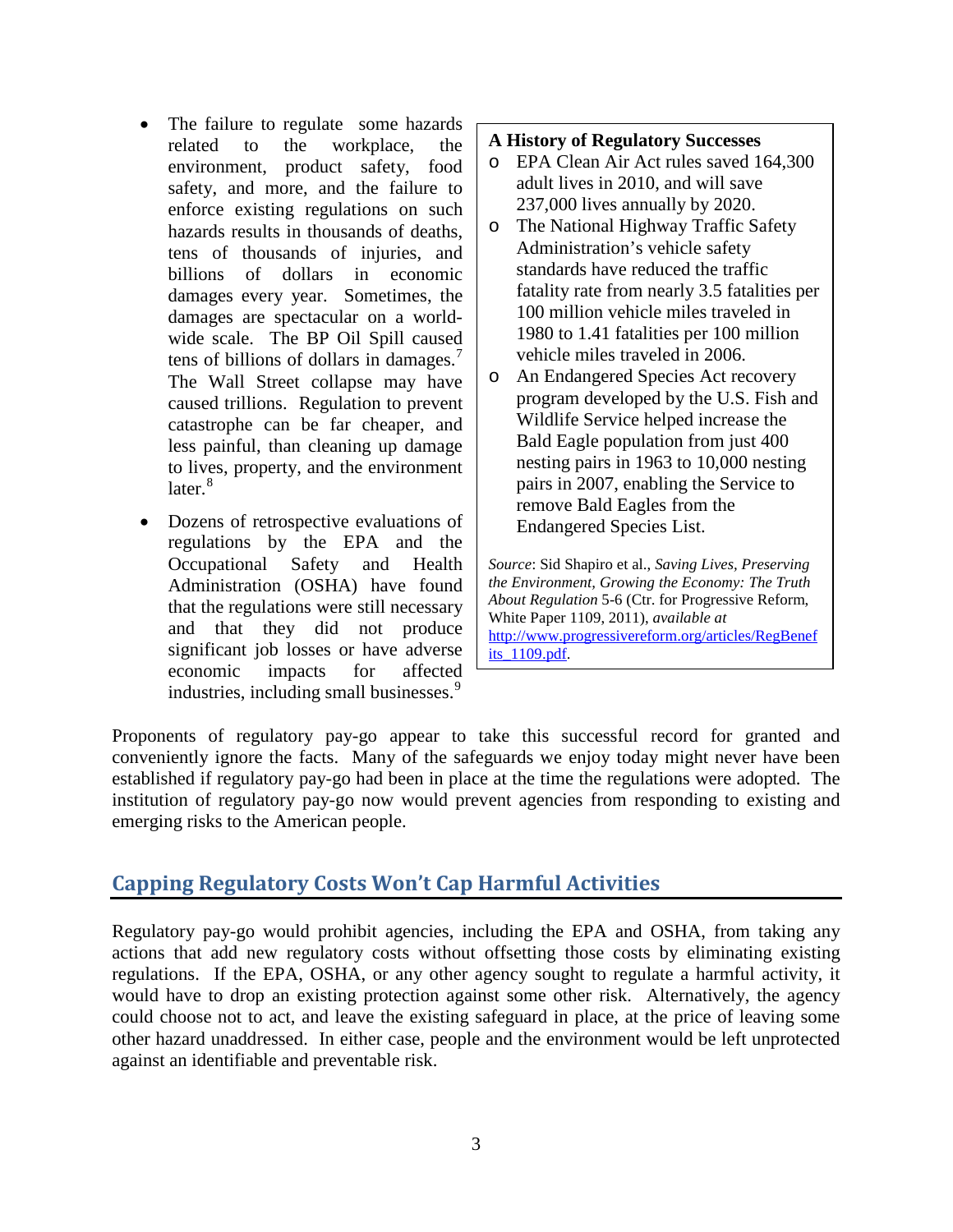Regulatory pay-go does not, however, impose a parallel cap on regulated industries' "budget" for causing harm. Imagine that industrial-scale farms begin using a new toxic pesticide that is uniquely harmful to the environment. Even though this activity increases the total amount of harm imposed on society, no industry—including the agriculture industry itself—would have to account for this increased harm by taking offsetting steps to reduce other harms caused by its activities. For example, industrial-scale farms would not have to offset their increased pesticide harms by reducing the risk of accidental injuries among their workers or by taking steps to curb their nonpoint source water pollution. In short, while regulators would be expected to "pay" for new protections by eliminating older ones, industry would not be required to "pay" for new hazards it creates by eliminating anything.

Although the U.S. regulatory system has succeeded in addressing many environmental, health, and safety risks, new risks continue to emerge as the U.S. economy evolves and technologies advance:

Imported foods. About 17 percent of the American diet consists of imported food, from 190,000 production facilities around the world, and this number is growing.<sup>[10](#page-14-3)</sup> Increasingly, we get our food (seafood, produce, and canned and packaged items) from China and other countries in Southeast Asia and from Chile and other Latin American countries, many of which have been shown to have major weaknesses in their food safety regimes. Acting under the recently passed Food Safety Modernization Act, the Food and Drug Administration (FDA) is just now beginning to take steps to address imported food safety, including developing a rule to establish a third-party verification system for foreign food suppliers.

Fracking. About a half-million natural gas wells are now operating in the United States, of which roughly 90 percent employ fracking<sup>[11](#page-14-4)</sup>, a process by which thousands—or even millions—of gallons of water are combined with a secret mixture of toxic chemicals and thrust underground to smash apart shale deposits, releasing the traces of natural gas they contain. Energy experts expect the number of fracking operations to continue growing rapidly, despite growing controversies over fracking's environmental, health, and safety impacts. The risks associated with fracking include water pollution, air pollution, hazardous working conditions for fracking workers, and even increased incidence of potentially destructive earthquakes. Current regulatory oversight for many of these risks is insufficient, incoherent, and in some cases non-existent.

Nanotechnology. Over the next decade, the nanotechnology industry is projected to employ millions of people and generate products worth trillions of dollars.<sup>[12](#page-14-5)</sup> Nanotechnology involves the use and manipulation of nature's basic building blocks atoms and molecules—to manufacture new products or materials. Because of its revolutionary nature, nanotechnology carries substantial risks, and its health and environmental impacts remain poorly understood, even as the development and use of nanotechnologies continues to barrel ahead. For example, early research indicates that some nanotechnologies exhibit human health and environmental hazards that are similar to those of asbestos or toxic metals.<sup>[13](#page-14-6)</sup> Oversight of nanotechnology remains limited,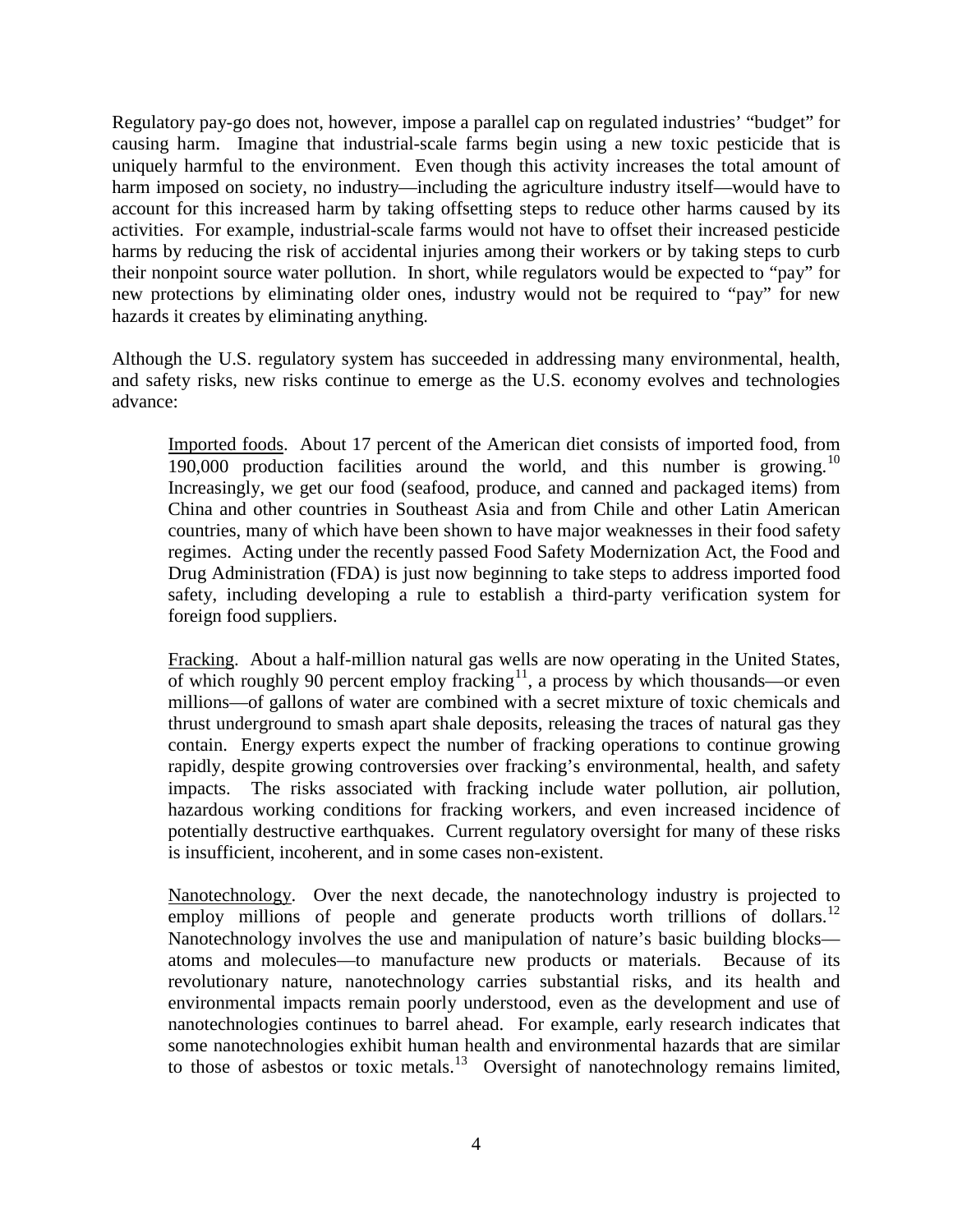though several federal agencies, including the Consumer Product Safety Commission (CPSC), the FDA, and the EPA, could eventually play a role in regulating its use.

Even 10 years ago, few could have predicted the nature and scope of these regulatory challenges, just as today we are unable to predict the greatest regulatory challenges we will face 10 years from now. If regulatory pay-go becomes the law of the land, as regulatory agencies attempt to institute new safeguards addressing imported foods, fracking, nanotechnology, and other emerging risks, they will need to identify and eliminate existing and potentially unrelated regulations. For example, as it works to prevent the importation of Mexican green onions tainted with hepatitis A, the FDA might have to relax or eliminate regulations aimed at reducing the introduction of salmonella at U.S. peanut processing plants. Similarly, 10 years from now, the FDA's standard for imported green onions may have to give way for another rule to address the next big food safety threat.

# **Regulatory Pay-Go Disregards Regulatory Benefits**

Under standard economic theory, a rule that creates more benefits than costs is a "good deal" for society, and a rule that creates fewer benefits than costs is not. Administrations from both parties have implemented this insight by requiring executive agencies to subject their biggest rules to a technical form of cost-benefit analysis to the extent permitted by their authorizing statutes. The use of cost-benefit analysis in regulatory decision-making is problematic in part because it treats the protection of individuals and the environment as just another asset that is worthy of protection only if the "value" of human beings or the environment is greater than the cost of protection. More broadly, cost-benefit analysis in practice cannot give due weight to qualitative benefits that it inevitably commodifies. Still, cost-benefit analysis does attempt to give bureaucratic expression to the idea, which underlies all voluntary exchange, that it makes sense to give up something of less value in trade for something of greater value.

Regulatory pay-go completely ignores this lesson, and thus is even more extreme than costbenefit analysis in its disregard for regulatory benefits. For example, suppose a cost-benefit analysis determines that a rule will cost \$100 million to implement but will yield \$200 billion in benefits. Regulatory pay-go would block adoption of this rule—even though it is a huge net plus for society—unless the agency finds a different rule to repeal that costs \$100 million or more to implement. Under regulatory pay-go, it is irrelevant that the repealed rule might be on an entirely different subject matter or that it might also generate far more benefits than costs. Regulatory pay-go thus seems to presuppose that it would be a good idea to force the EPA to repeal a cost-beneficial rule limiting ozone emissions in order to have enough regulatory budget to adopt a cost-beneficial rule limiting particulate matter. This is rather like cutting off the nose to benefit the face.

Conceptually, regulatory pay-go's refusal to consider the benefits generated by regulation can be understood as a manifestation of an anti-tax dogma. This dogma presupposes that taxes should not be increased because government taxing and spending robs the private sector of money it would invest in better ways that offer a greater economic return on investment than "wasteful" government programs. It is a common trope among anti-regulatory forces, notably including the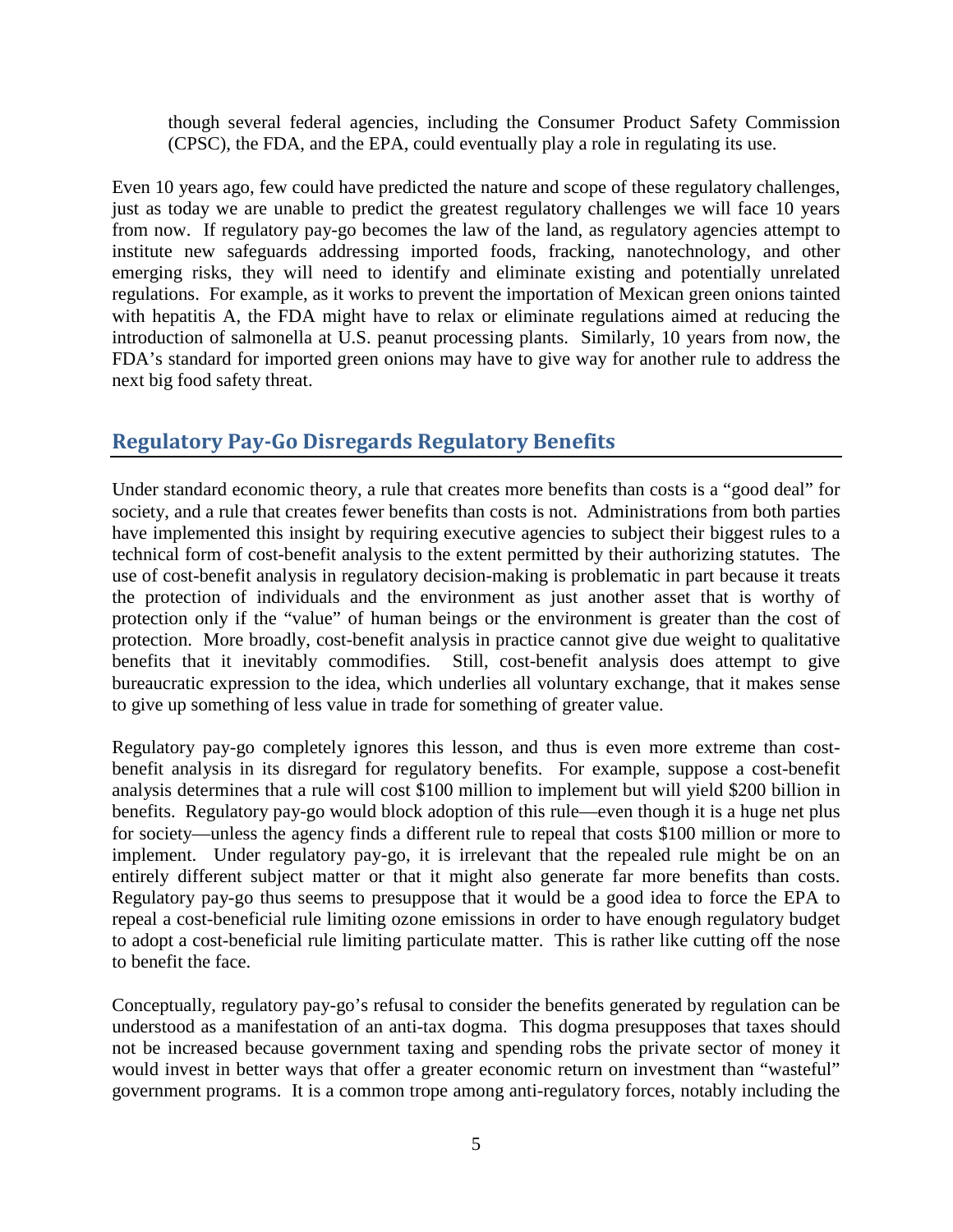Romney campaign, that regulatory costs constitute a huge but hidden tax on the American economy. As no circumstances can justify raising taxes, no circumstances can justify raising the "tax" of regulatory costs.

To justify blocking adoption of cost-beneficial regulations, supporters of the proposal seem to assume that any additional money spent on obtaining regulatory benefits could be put to better use by the private sector. Of course, regulatory pay-go proponents have not presented any evidence to support the assumption that any additional dollar spent on safeguards represents a poor investment compared to what the private sector offers. Instead, not surprisingly, they seem eager to leave this assumption unstated in order to hide regulatory pay-go's real implications from the public—namely, that regulatory pay-go constitutes an abdication of the government's responsibility to safeguard people and the environment against unreasonable risks.

The treatment of government regulation as just another investment decision misses the moral significance of protecting individuals from premature death, injury, and disease or the environment from being despoiled and destroyed. The value of saving a human life, protecting a child against cancer, or avoiding the extinction of animal or plants species critical to the healthy functioning of an ecosystem cannot be fully captured in terms of dollars and cents. While some proponents of cost-benefit analysis simply ignore these moral implications, the proponents of regulatory pay-go are overtly hostile to them. Regulatory pay-go simply assumes that any incremental increase in overall regulatory costs cannot be justified by any moral or economic value. Regulatory pay-go supporters are prepared to cap the protections available from regulation at current levels.

Even if one accepts the risible assumption that no additional regulation is worthwhile, it is notable that pay-go supporters exempt costly and unjustified subsidies for fossil fuel extraction, mining, and agriculture from their proposal.<sup>[14](#page-14-7)</sup> They are apparently willing to continue to add to these subsidies for government-selected industries, without subjecting them to the same assumption that private decisions about investments are always better than government decisions about investments. This selective focus on regulations suggests that a political agenda is the real impetus behind regulatory pay-go. If enacted, regulatory pay-go would provide billions of dollars in regulatory giveaways to politically well-connected corporate interests. But, the costs these wealthy corporations save—and then some—will be transferred to the general public in the form of premature death, preventable illness, and irreparable environmental damage.

# **Eliminating Safeguards Won't Create Jobs or Help the Economy**

Its supporters contend that regulatory pay-go is needed to clear out environmental, health, safety, and other regulations, which they claim slow economic growth and contribute to job losses. Economic theory and available data overwhelmingly refute this jobs-versus-regulations argument.

As with any type of spending, regulatory compliance generates economic activity. It is difficult to measure whether on balance job gains from this economic activity offset any job losses, but many studies examining this dynamic find either no net impact or, in some cases, an actual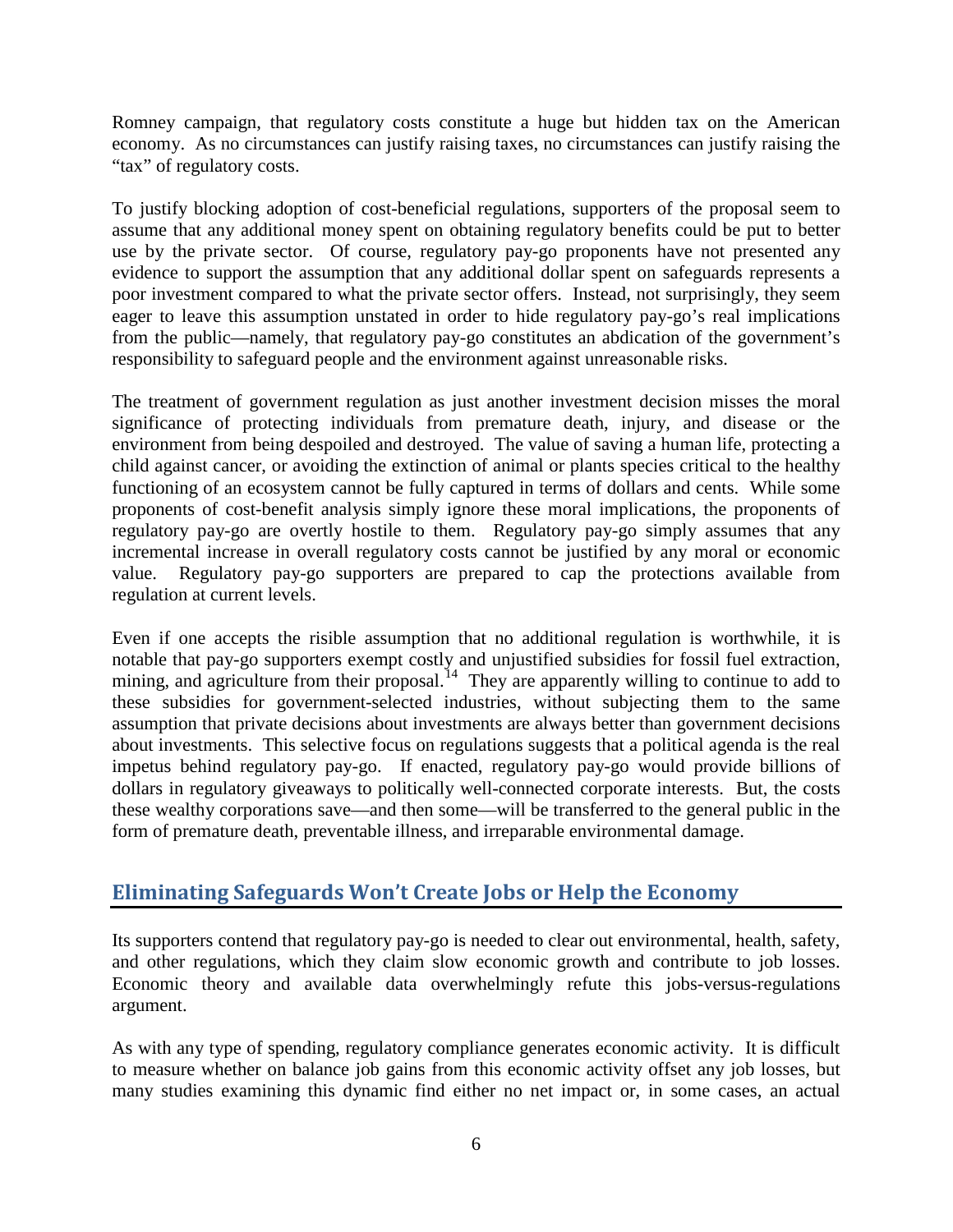increase in employment.<sup>15</sup> Even some of the rules under development that face strong opposition from corporate interests and their allies in Congress are projected to generate net increases in employment. For example, a recent economic analysis found that the EPA's strict proposal to regulate coal ash waste would likely produce a net increase of 28,000 jobs.<sup>[16](#page-14-9)</sup> Antiregulation advocates, in the name of "job creation," oppose it.

That regulations should have a positive employment impact is not surprising. When a new rule goes into effect, firms often purchase new equipment and labor services to comply, which in turn leads to employment increases in those industries that provide the equipment or service. Regulations can even increase employment in those industries directly affected by helping firms become productive and more profitable. For example, when reviewing its cotton dust standard, OSHA found that that the rule had led the textile industry to modernize its facilities. The investments in new equipment increased the industry's productivity and profitability, enabling it to invest in additional job creation.

Furthermore, data from the U.S. Department of Labor Bureau of Labor Statistics (BLS) confirm that regulations have not been a significant cause of lost jobs in recent years. The BLS has developed an "extended mass layoff " data series, which examines the reasons why companies lay off 50 or more workers for more than 30 days. Since 2007, about 1.5 million workers per year have lost their jobs in such layoffs. Significantly, the data series is based on employersupplied information. According to this information, an average of only 0.3 percent of workers laid-off in mass layoff events (about 4,500 in all) lost their jobs because of government regulations or intervention during the years 2007 to 2009.[17](#page-14-10) (The same BLS data demonstrate that extreme weather events caused more extended mass layoffs.[18](#page-14-11)) In other words, causes other than government regulations were responsible for 99.7 percent of job losses during the period for which data are available.

Significantly, *deregulation* is what has caused the bulk of job losses in recent years. The Wall Street collapse, the direct consequence of inadequately regulated banks and other financial institutions, is estimated to have killed more than 8.4 million jobs, leading to years of economic malaise and high unemployment rates.<sup>[19](#page-14-12)</sup>

Since regulations are not stalling the economic recovery, even the Congressional Budget Office (CBO) has concluded that deregulatory policies, such as regulatory pay-go, will do nothing to address unemployment or spur economic growth. When testifying in a hearing before the Senate Budget Committee in October of 2011, CBO Director Douglas Elmendorf stated "[I]n CBO's judgment, the economic effects of the specific changes in regulatory policies or other policies apart from fiscal policies that are discussed in this testimony probably would be too small or would occur too slowly to significantly alter overall output or employment in the next two years."<sup>[20](#page-14-13)</sup> Director Elmendorf went on to say that stopping proposed environmental regulations in particular might actually *lower* output and employment in the next two years, since these regulations would induce polluting industries to make investments in new capital and services. In contrast, with these regulations delayed, polluting industries would likely continue to sit on their massive cash reserves, depriving the economy of the kind of investment needed to spur a recovery.<sup>21</sup> The CBO thus concluded that deregulatory policies are not only unlikely to boost the economy; they may even backfire, dragging the economy down and worsening unemployment.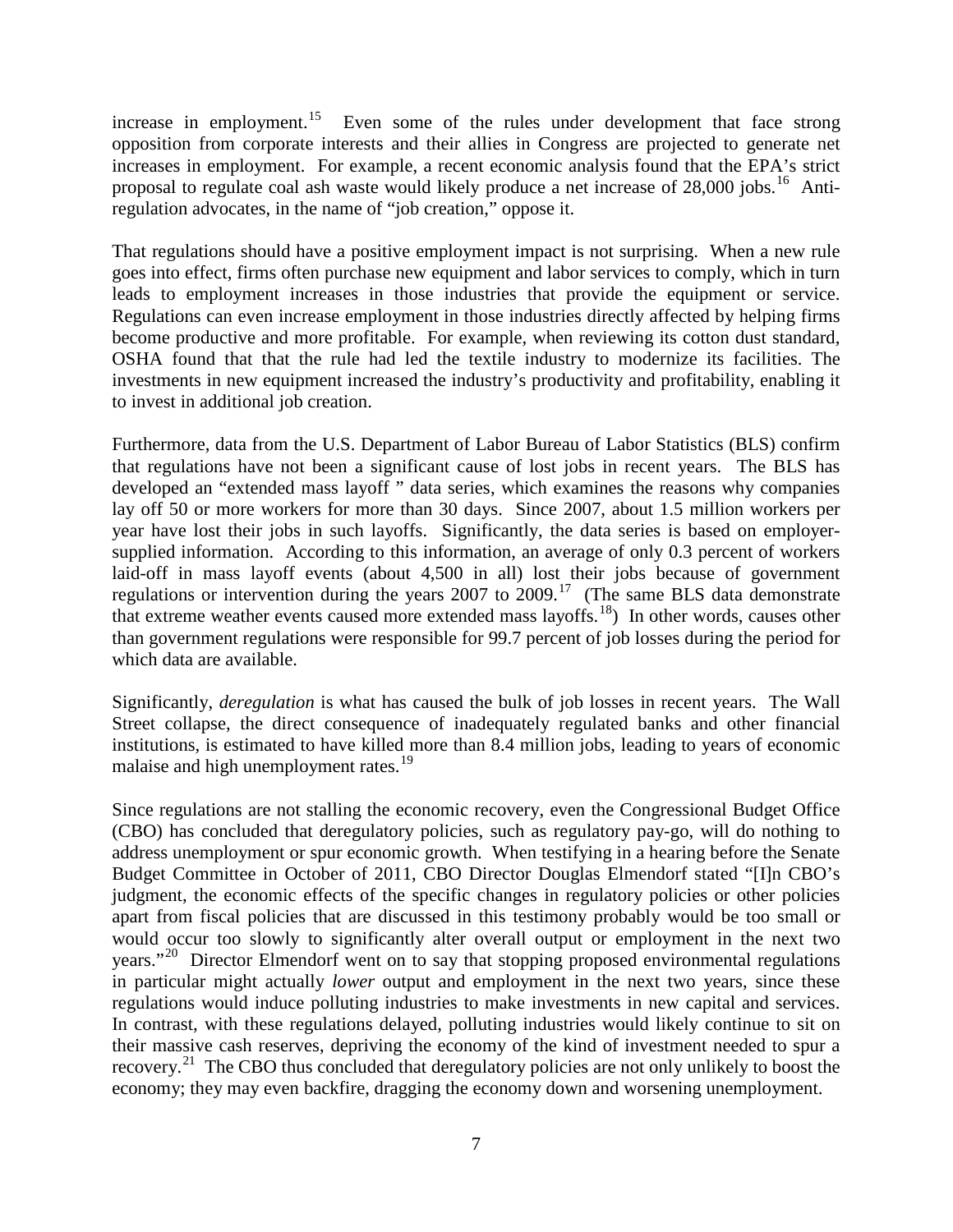# **Regulatory Pay-Go is Rife with Implementation Problems**

Regulatory pay-go prohibits agencies from issuing any new regulations unless they eliminate an existing rule of greater or equal cost, with the goal of preventing the total budget of regulatory costs from growing. In their zeal to provide regulatory relief for favored corporate interests, regulatory pay-go supporters have overlooked several potentially fatal implementation problems that plague the proposal.

#### **Regulatory Pay-Go Would Function as a One-Way Ratchet, Reducing the Overall "Regulatory Budget" Over Time**

The calculation of a rule's costs before it goes into effect is far from an exact science. Prospective cost estimates suffer from several methodological flaws that tend to systematically overstate the actual costs of regulation.<sup>[22](#page-14-15)</sup> Several retrospective studies of regulatory costs have found that prospective estimates nearly always turned out to be too high.<sup>[23](#page-14-16)</sup>

Regulatory pay-go does not take into account that prospective cost estimates systematically overstate regulatory costs, which will cause the total regulatory budget to shrink over time. Table 1 helps to illustrate how this process would occur. It assumes that prospective cost

estimates overstate a regulation's costs by 10 percent on average. Thus, while Rule 1's real cost would be \$100, the prospective estimate for the rule's cost would be \$110 (*i.e.*, \$100 multiplied by 1.1). After a few years, an agency prepares to issue Rule 2, which has a prospective cost estimate of \$100. In order to clear space in

| Table 1 |                      |                  |
|---------|----------------------|------------------|
|         | Prospective          | <b>Real Cost</b> |
|         | <b>Cost Estimate</b> |                  |
| Rule 1  | \$110                | \$100            |
| Rule 2  | \$100                | \$91             |
| Rule 3  |                      | 483              |

the regulatory budget, the agency decides to eliminate Rule 1. Using a retrospective analysis, the agency finds that Rule 1's real cost is \$100, and thus its elimination will satisfy regulatory paygo requirements. Since prospective cost estimates generally overstate costs by about 10 percent, the real cost of Rule 2 is about \$91 (*i.e.*, \$100 divided by 1.1). Thus, just one application of regulatory pay-go would have reduced the total regulatory budget by about \$9. This process will repeat itself if an agency eventually replaces Rule 2 with a Rule 3 that has a projected cost estimate of about \$91. The real cost of Rule 3 will be about \$83 (*i.e.*, \$91 divided by 1.1), and once it is in place the total regulatory budget will be about \$17 lower than where it started.

Of course, the above hypothetical presumes each new rule has the same cost as the existing rule that it is replacing (or, to be more precise, the prospective cost estimate of each new rule is equal to the real cost of the rule that it is replacing). In reality, such perfectly equivalent exchanges between existing and new rules would almost never take place, and this could introduce another mechanism for ratcheting down the total regulatory budget over time. Under a more likely scenario, the EPA might seek to institute a new rule that has a prospective cost estimate of \$60 million. The EPA might find that its best option for an existing rule to eliminate is one that imposes a cost of \$70 million. The supporters of regulatory pay-go do not explain what would happen to that leftover \$10 million. The EPA might be able to "bank" that \$10 million and apply it to a future regulation. Alternatively, the total regulatory budget might be permanently reduced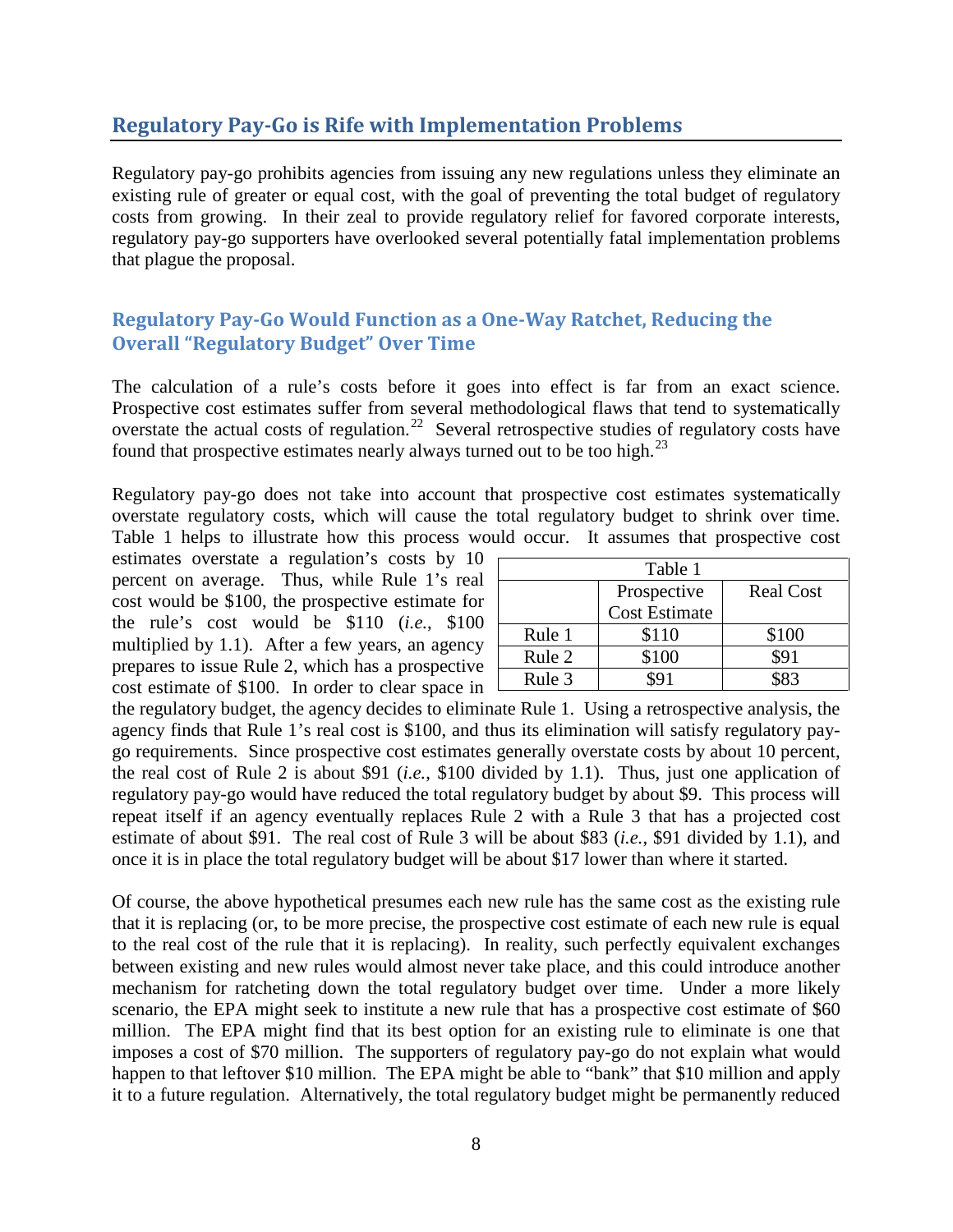by \$10 million. Under this alternative, the public would enjoy fewer safeguards, while corporate interests would literally get to "keep the change" in the form of regulatory relief.

#### **The Creation of New Agencies or Reorganization of Existing Agencies Would Challenge the Implementation of Regulatory Pay-Go**

Another question that proponents of regulatory pay-go have not considered is whether they would establish a single administration-wide budget or if each agency would operate under a separate regulatory budget. The resolution of this question would in turn help determine how the concept of a regulatory budget would be adapted to allow for the introduction of new agencies or efforts to reorganize existing ones.

New agencies. Imagine if regulatory pay-go had been in place before Congress created the Consumer Financial Protection Bureau (CFPB), a new agency designed to prevent potentially harmful abuses by the financial services industry. If regulatory pay-go operated under a single administration-wide regulatory budget, then the first few regulations issued by the CFPB would likely have to displace an existing regulation from another agency, since the CFPB would start with a regulatory budget of \$0. But which existing regulation from another agency would get cut? Proponents of regulatory pay-go have not explained the process by which such decisions would be made. These decisions will likely be contentious, since each agency will want to guard against any cuts to its regulatory budget. On the other hand, if each agency operated under a separate regulatory budget, then the CFPB would have to have its own regulatory budget constructed, presumably by cobbling together pieces of other agencies' budgets. This, too, would likely be a contentious process. Yet, proponents of regulatory pay-go have provided no explanation for how this process would be carried out or how they would determine the size of a new agency's budget.

Agency reorganization. Proposals for creating a single food safety agency have been floating around for decades. The proposals would combine some or all of the functions of the fifteen different agencies that play a role in food safety, including most notably the Food and Drug Administration (FDA) in the Department of Health and Human Services (HHS) and the Food Safety Inspection Service (FSIS) in the Department of Agriculture (USDA).[24](#page-14-17) Creating a single food safety agency would likely be straightforward under a single administration-wide regulatory budget. In contrast, attempting this same reorganization would be considerably more complicated if agencies operated under separate regulatory budgets. For instance, the policymakers involved might have to decide which portion of the HHS's regulatory budget belongs to the FDA or which portion of the USDA's regulatory budget belongs to the FSIS in order to create a regulatory budget for the new food safety agency.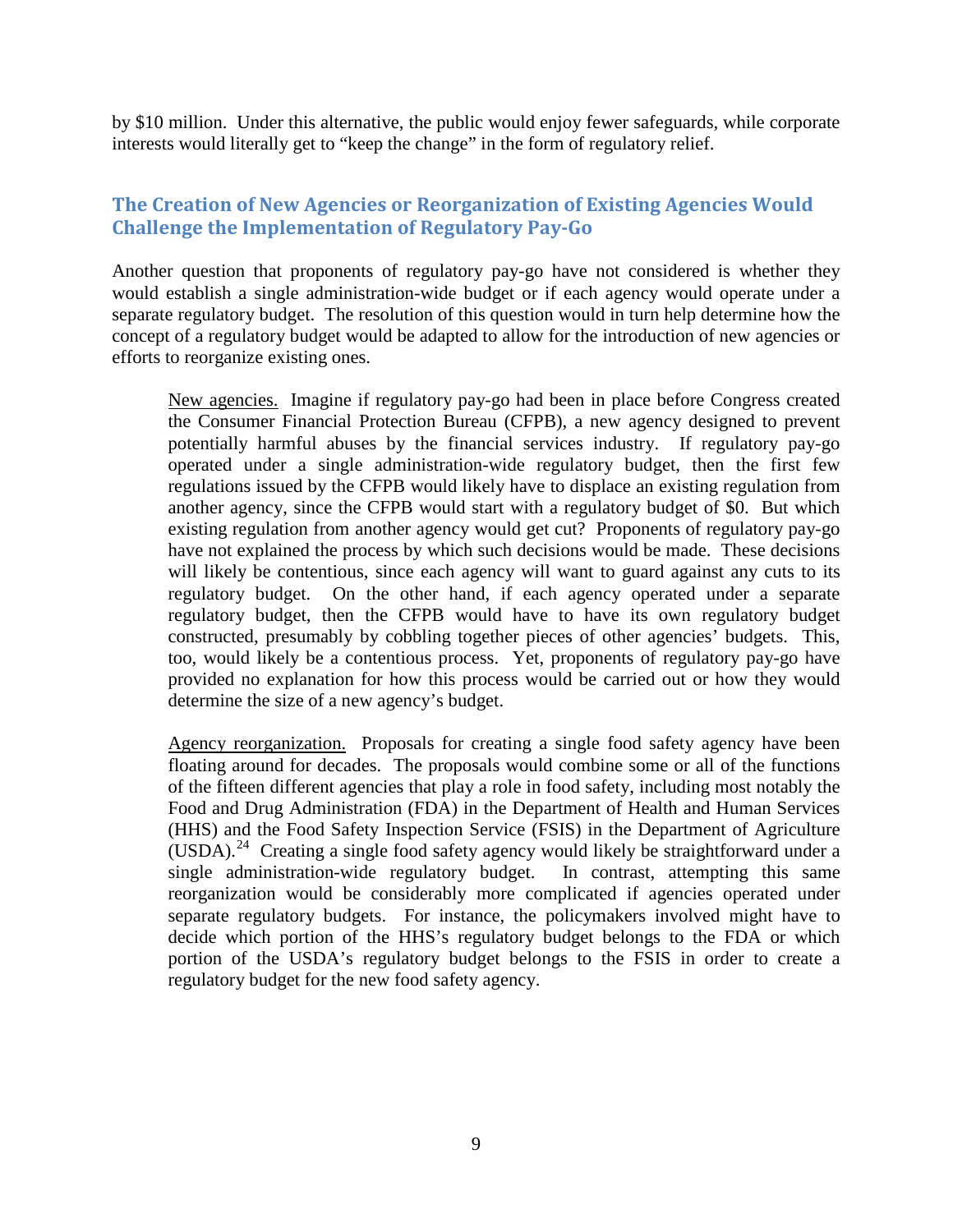#### **Regulatory Pay-Go as Illegal Executive Order or Incoherent Legislation**

Agencies cannot simply eliminate existing rules by decree; instead, they must follow the standard notice-and-comment process established under the Administrative Procedure Act (APA), the law that governs federal rulemaking. Critically, an agency must articulate a rational policy reason for eliminating the rule that is both supported by the rulemaking record (*i.e.*, any analyses or reports the agency produces along with any public comments the agency receives) and consistent with any applicable law.

Governor Romney's proposed regulatory pay-go program, which he says he would create by executive order, would almost certainly violate APA rulemaking procedures. Under such a program, an agency would likely lack a rational policy basis to support its proposal to eliminate an existing rule, except for the need to clear space in the regulatory budget so that a new rule could be instituted in its place. Executive orders lack the force of law and thus cannot provide agencies with legal authority to eliminate rules mandated by other laws. Without this legal support, most rulemaking actions to eliminate existing rules likely would not survive judicial review.

Even Senator Warner's proposal, which would create regulatory pay-go legislatively, is at risk of running afoul of the APA. A regulatory pay-go law would provide agencies with legal authority to eliminate rules mandated by other laws, but the APA would still require that rulemaking actions to eliminate existing rules have a rational basis that is supported by the rulemaking record. How a court might apply "arbitrary and capricious" review in these cases is unclear. At the very least, the agency would likely have to make some showing that the rule being eliminated is no longer needed to achieve the objectives of the statute under which it was issued. A reviewing court might also require that an agency show that it had considered other rules before choosing one to eliminate.

#### **Regulatory Pay-Go Doubles the Ossification Problem**

The combination of increasingly complex rulemaking procedures and insufficient resources already prevents the EPA, OSHA, and other regulatory agencies from effectively carrying out their statutory missions by issuing needed rules in a timely fashion. The new rulemaking procedures created by regulatory pay-go would make this troubling situation even worse.

Because the APA requires agencies to follow notice-and-comment procedures before eliminating existing rules, regulatory pay-go effectively doubles much of the work that an agency must undertake in order to issue a new rule. Agencies would likely combine the two actions into a single rulemaking or undertake the two rulemaking actions simultaneously, but the time and resources this would save would probably be marginal. Agencies would still have to prepare two proposals, review public comments for both proposals, and amend both proposals as necessary to respond to the public comments. In this time of fiscal restraint, Congress is unlikely to provide agencies with increased funding to carry out these additional tasks, which will prevent agencies from implementing regulatory pay-go effectively and in a timely manner.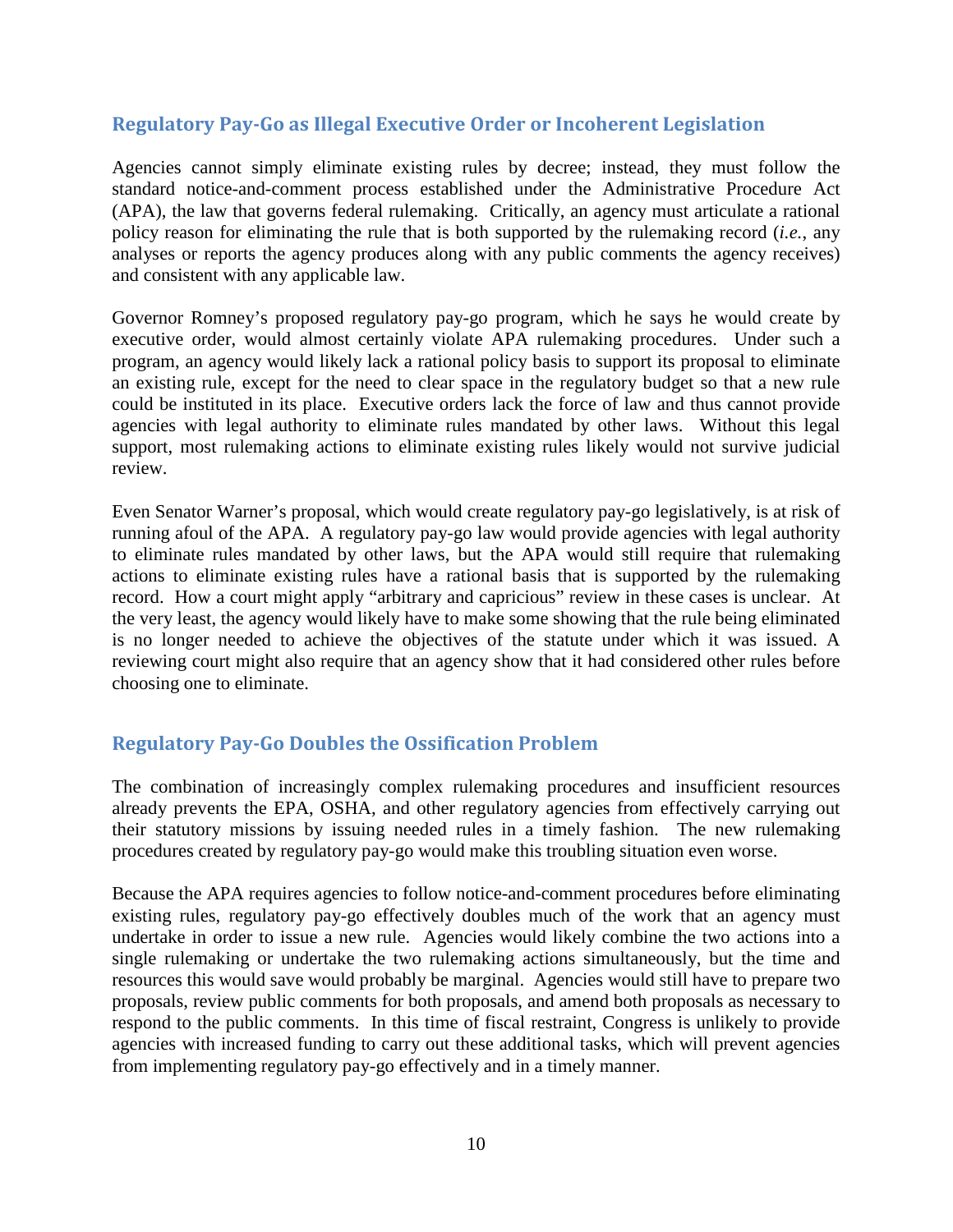# **Promoting the Public Interest: A Vibrant Regulatory System**

Supporters of regulatory pay-go are right about one thing: the U.S. regulatory system is not promoting the public interest as well as it should be. But their diagnosis of the problem could not be farther from the mark, and their proposed solution is transparently calculated to sacrifice safeguards for health, safety, the environment and more on the altar of industry profit.

The regulatory system is supposed to protect people and the environment against unacceptable risks, but inadequate resources and excessive procedural constraints have prevented regulatory agencies from fulfilling this task in a timely and effective manner. Evidence of inadequate regulation and enforcement abounds—from the BP oil spill in the Gulf of Mexico to the Upper Big Branch Mine disaster that claimed the lives of 29 men, from the decaying natural gas pipeline networks running beneath our homes to the growing risk of imported food tainted with salmonella, botulism, or other contaminants showing up on grocery store shelves. It was inadequate regulation of the financial services industry that triggered the current economic recession and left millions unemployed, financially ruined, or both.

The regulatory system can and should be reenergized. Congress needs to work with the president to identify the resources that agencies need to carry out their statutory missions, including the development, implementation, and enforcement of regulations. In addition, Congress and the President each need to identify any unnecessary analytical requirements and procedural constraints that prevent agencies from issuing effective rules in a timely manner. Taking these steps will not be simple, but without them, the U.S. regulatory system will continue to operate in an ad hoc, reactionary fashion, leaving public health, safety, and environmental protection to the whims of the marketplace.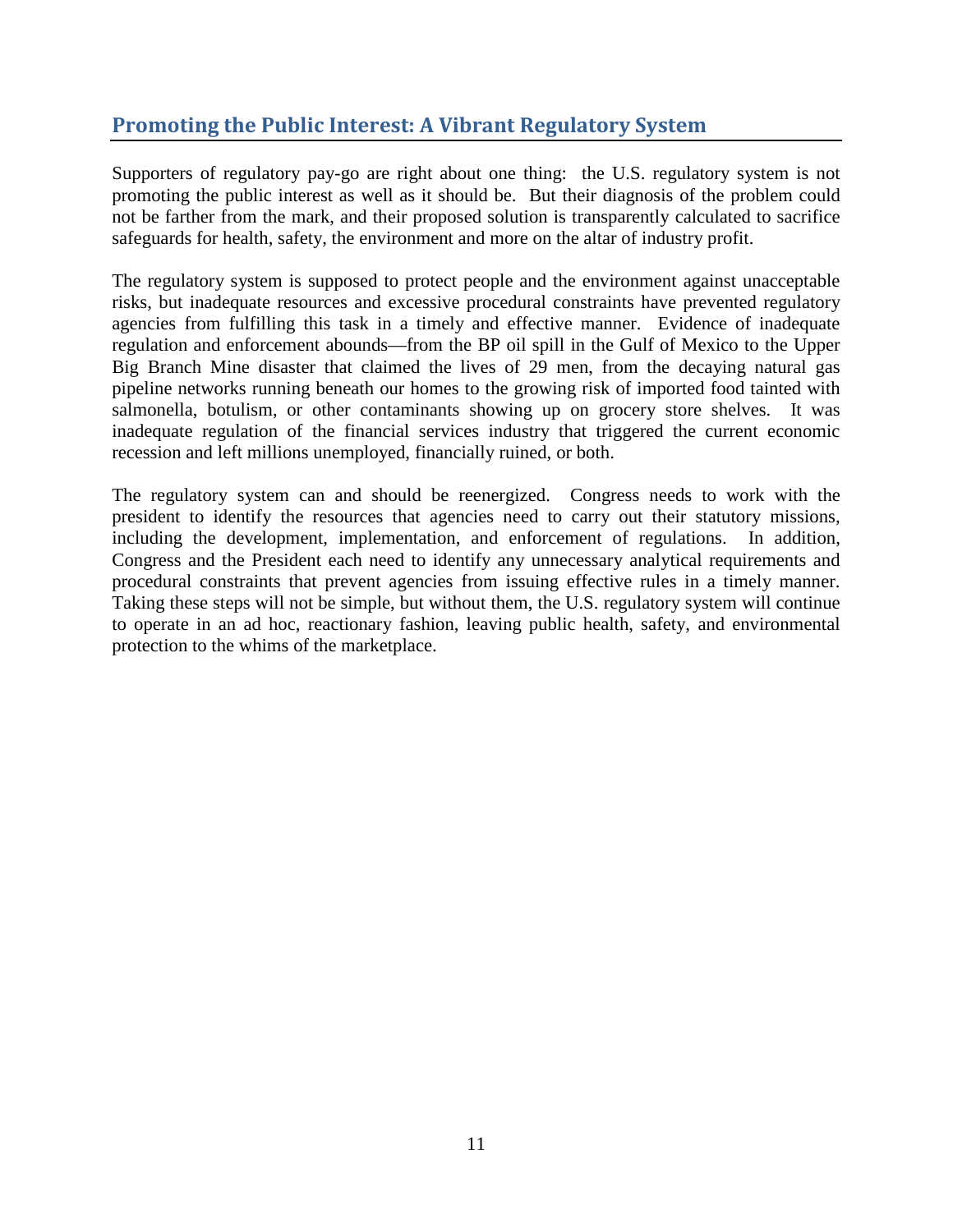#### **Endnotes**

 1 BELIEVE IN AMERICA: MITT ROMNEY'S PLANS JOBS AND ECONOMIC GROWTH 61 (2011), *available at*  $\frac{\text{http://www.mittromney.com/sites/default/files/shared/BelieveInAmerica-PlanForJobsAndEconomic Growth-Full.pdf}}{^{2} Id. \text{ at 7.}}$   $^{3} See, e.g., \text{Mark R. Warner, Op-Ed., To Review the Economy, Pull Back the Red Tape, WASH. POST, Dec. 13, 2010, available at \text{http://www.washingtonpost.com/wp-dyn/content/article/2010/12/12/AR2010121202639.html}}$ 

 $^4$  Office of Mgmt. & Budget, Executive Office of the President, Draft 2011 Report to Congress on the BENEFITS AND COSTS OF FEDERAL REGULATIONS AND UNFUNDED MANDATES ON STATE, LOCAL, AND TRIBAL ENTITIES 3, *available at*

[http://www.whitehouse.gov/sites/default/files/omb/legislative/reports/Draft\\_2011\\_CBA\\_Report\\_AllSections.pdf.](http://www.whitehouse.gov/sites/default/files/omb/legislative/reports/Draft_2011_CBA_Report_AllSections.pdf) 5<br><sup>5</sup> ENVTL. PROTECTION AGENCY, THE BENEFITS AND COSTS OF THE CLEAN AIR ACT FROM 1990 TO 2020, 7-9 (Mar.

2011), *available at* [http://www.epa.gov/oar/sect812/feb11/fullreport.pdf.](http://www.epa.gov/oar/sect812/feb11/fullreport.pdf)<br><sup>6</sup> Isaac Shapiro, *Tallying Up the Impact of New EPA Rules: Combined Costs of Obama EPA Rules Represent a Sliver of the Economy and are Far Outweighed by Cumulative Benefits* 1 (Econ. Pol'y Inst., Briefing Paper No. 311, 2011), *available at* [http://w3.epi-data.org/temp2011/BriefingPaper311.pdf.](http://w3.epi-data.org/temp2011/BriefingPaper311.pdf) <sup>7</sup> *See* Aaron Smith, *BP: We've Spent \$2 Billion on Clean-Up*, CNNMONEY, June 21, 2010, *available at* 

[http://money.cnn.com/2010/06/21/news/companies/bp\\_oil\\_spill/index.htm.](http://money.cnn.com/2010/06/21/news/companies/bp_oil_spill/index.htm) In June of 2010, Credit Suisse predicted that the total costs would be around \$37 billion, with \$23 billion in clean-up costs and \$14 billion in settlement claims. Linda Stern, *Gulf Oil Spill Could Cost BP as Much as \$37 Billion*, MONEYWATCH.COM, June 8, 2010, *available at*

[http://moneywatch.bnet.com/economic-news/blog/daily-money/gulfoil-spill-could-cost-bp-as-much-as-37](http://moneywatch.bnet.com/economic-news/blog/daily-money/gulfoil-spill-could-cost-bp-as-much-as-37-billion/728/) [billion/728/.](http://moneywatch.bnet.com/economic-news/blog/daily-money/gulfoil-spill-could-cost-bp-as-much-as-37-billion/728/)<br><sup>8</sup> Office of Mgmt & Budget, Executive Office of the President, Fiscal Year 2012: Analytical

PERSPECTIVES: BUDGET OF THE U.S. GOVERNMENT 47 (2011), *available at*

[www.whitehouse.gov/sites/default/files/omb/budget/fy2012/assets/spec.pdf.](http://www.whitehouse.gov/sites/default/files/omb/budget/fy2012/assets/spec.pdf) The Congressional Budget Office (CBO), which employs a different methodology for calculating costs than does the OMB, estimates the costs of TARP to be \$19 billion. CONG. BUDGET OFFICE, REPORT ON THE TROUBLED ASSET RELIEF PROGRAM—MARCH 2011, 1 (2011), *available at* [http://www.cbo.gov/ftpdocs/121xx/doc12118/03-29-TARP.pdf.](http://www.cbo.gov/ftpdocs/121xx/doc12118/03-29-TARP.pdf) *See also* BARBARA BUTRICA, KAREN E. SMITH, & ERIC TODER, HOW WILL THE STOCK MARKET COLLAPSE AFFECT RETIREMENT INCOMES? 1 (The Urban Institute, Older Americans' Economic Security Report No. 20, 2009), *available at*

 $\frac{1}{9}$  Sid Shapiro et al., *Saving Lives, Preserving the Environment, Growing the Economy: The Truth About Regulation* 10, 20-30 (Ctr. for Progressive Reform, White Paper 1109, 2011), *available at*

[http://www.progressivereform.org/articles/RegBenefits\\_1109.pdf.](http://www.progressivereform.org/articles/RegBenefits_1109.pdf)<br><sup>10</sup> Rena Steinzor, *The Human Costs of Pander, Take 2: Obama Budget Shortchanges FDA and Food Safety*, CPRBLOG, Feb. 1, 2012, [http://www.progressivereform.org/CPRBlog.cfm?idBlog=8B3A2AD6-CFFE-70A8-](http://www.progressivereform.org/CPRBlog.cfm?idBlog=8B3A2AD6-CFFE-70A8-4EE4CF1313971B7F) [4EE4CF1313971B7F](http://www.progressivereform.org/CPRBlog.cfm?idBlog=8B3A2AD6-CFFE-70A8-4EE4CF1313971B7F) (last visited Sept. 24, 2012). <sup>11</sup> *See* OMB WATCH, THE RIGHT TO KNOW, THE RESPONSIBILITY TO PROTECT: STATE ACTIONS ARE INADEQUATE TO

ENSURE EFFECTIVE DISCLOSURE OF THE CHEMICALS USED IN NATURAL GAS FRACKING 7, 11 (2012), *available at*

<sup>12</sup> The Project on Emerging Nanotechnologies, *Introduction to Nanotechnology*,<br>http://www.nanotechproject.org/topics/nano101/introduction to nanotechnology/ (last visited Sept. 24, 2012). <sup>13</sup> See, e.g., ENVTL. PROTECTION AGENCY, NANOTECHNOLOGY WHITE PAPER 58 (Feb. 2007), *available at* http://www.epa.gov/osa/pdfs/nanotech/epa-nanotechnology-whitepaper-0207.pdf.

<sup>14</sup> See Lisa Heinzerling, *Five-Hundred Life-Saving Interventions and Their Misuse in the Debate over Regulatory Reform, 13 RISK 151, 162 (2002).* 

<sup>15</sup> See Isaac Shapiro & John Irons, *Regulation, Employment & and the Economy: Fears of Job Loss Are Overblown* (Envtl. Pol'y Inst., Briefing Paper No. 305, 2011) (summarizing the evidence), *available at*

[http://epi.3cdn.net/961032cb78e895dfd5\\_k6m6bh42p.pdf;](http://epi.3cdn.net/961032cb78e895dfd5_k6m6bh42p.pdf) Frank Ackerman & Rachel Massey, *Prospering with Precaution: Employment, Economics, and the Precautionary Principle* (Global Dev. & Env't Inst., Working Paper,

2002) (same), *available at* [http://www.healthytomorrow.org/attachments/prosper.pdf.](http://www.healthytomorrow.org/attachments/prosper.pdf) <sup>16</sup> FRANK ACKERMAN, EMPLOYMENT EFFECTS OF COAL ASH REGULATION (Stockholm Environment Institute – U.S. Center, Tufts University, 2011), *available at* [http://sei-us.org/Publications\\_PDF/Ackerman-coal-ash-jobs-](http://sei-us.org/Publications_PDF/Ackerman-coal-ash-jobs-Oct2011.pdf)

[Oct2011.pdf.](http://sei-us.org/Publications_PDF/Ackerman-coal-ash-jobs-Oct2011.pdf) While higher electricity prices caused by the regulation would lead to some job losses, these losses are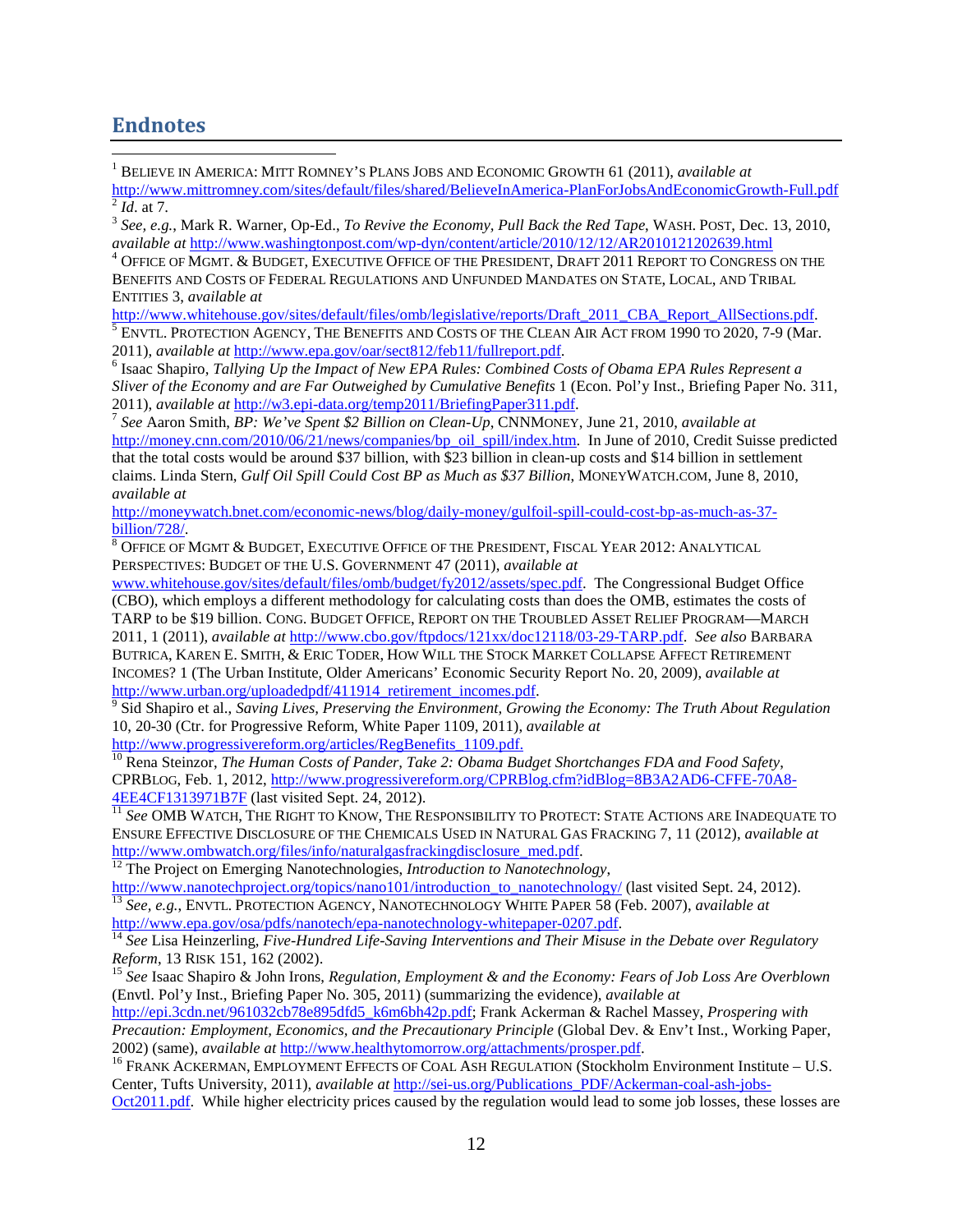<span id="page-13-0"></span> more than offset by the job gains that would result from the expenditures by industry to come into compliance with the strict standard. In particular, coal-fired power plants would need to spend money on waste management, wastewater treatment, and construction and operation of facilities and equipment—all of which are labor-intensive activities and would generate significant increases in employment.

<span id="page-13-2"></span><span id="page-13-1"></span><sup>17</sup> Shapiro & Irons, *supra* note 15, at 20.<br><sup>18</sup> Regulations Do Not Hinder U.S. Job Market, Paper Finds, OMB WATCH,<http://www.ombwatch.org/node/11615> (last visited Aug. 6, 2012).

<span id="page-13-3"></span><sup>19</sup> Heidi Shierholz, *Unemployment Drops to 9.7% Despite More Job Losses*, ECON. POL'Y INSTITUTE, Feb. 5, 2010, [http://www.epi.org/publications/entry/jobs\\_picture\\_20100205/](http://www.epi.org/publications/entry/jobs_picture_20100205/) (last visited Sept. 24, 2012).<br><sup>20</sup> *Policies for Increasing Economic Growth and Employment in 2012 and 2013: Hearing Before the S. Comm. on* 

<span id="page-13-4"></span>*the Budget*, 112th Cong. 4 (2011) (statement of Douglas W. Elmendorf, Director, Congressional Budget Office), available at [http://www.cbo.gov/sites/default/files/cbofiles/attachments/11-15-Outlook\\_Stimulus\\_Testimony.pdf.](http://www.cbo.gov/sites/default/files/cbofiles/attachments/11-15-Outlook_Stimulus_Testimony.pdf)<br><sup>21</sup> Id. at 49.<br><sup>22</sup> For more on the causes of overestimation of regulatory costs, see Thomas O. McGarity & Rut

<span id="page-13-5"></span>*Counting the Cost of Health, Safety, and Environmental Regulation, 80 TEX. L. REV. 1997, 2011, 2044-50 (2002).*<br><sup>23</sup> *See* SIDNEY A. SHAPIRO & ROBERT L. GLICKSMAN, RISK REGULATION AT RISK: RESTORING A PRAGMATIC APPROACH 1

<sup>24</sup> See, e.g., Marion Nestle, *Rumor: A Single Food Safety Agency at Long Last?*, FOOD POLITICS, Jan. 17, 2012, <http://www.foodpolitics.com/2012/01/rumor-a-single-food-safety-agency-at-long-last/> (last visited Sept. 24, 2012).